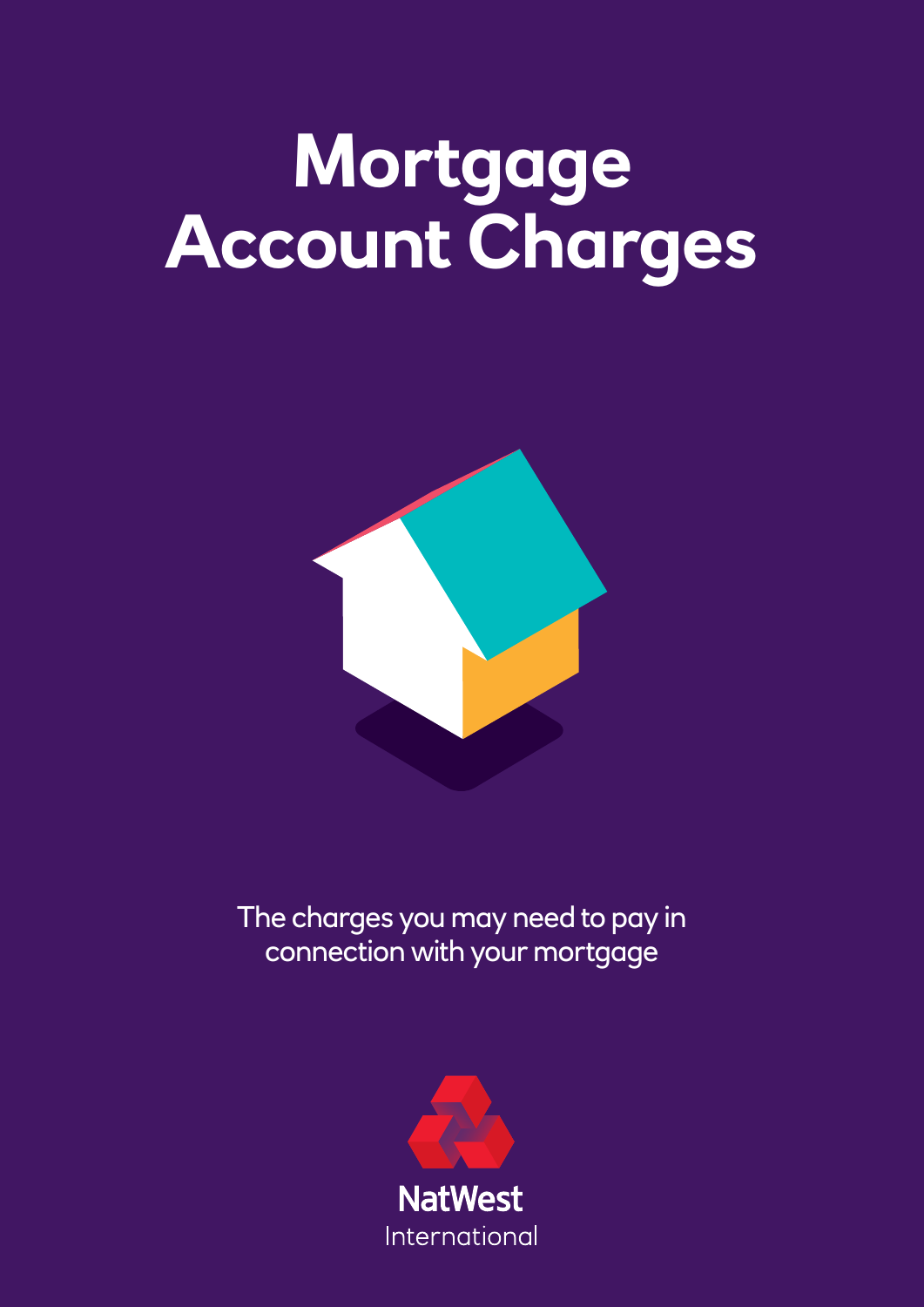## **Tariff of Mortgage Charges**

NatWest International is closely involved in the mortgage industry's initiative with the Council of Mortgage Lenders and Which? to make our fees and charges easy for you to understand. Our tariff of charges fully reflects the initiative's good practice principles. This same document is being used across the industry to help customers compare mortgages. When looking at the fees that other firms charge, you may notice some that don't appear in our tariff (below). This means we don't charge you these fees.

| When you will pay this charge                                                                                                   |                                                                                                                                                                                                                                                                                                      |                                                                                                                                                                                                                         |  |  |
|---------------------------------------------------------------------------------------------------------------------------------|------------------------------------------------------------------------------------------------------------------------------------------------------------------------------------------------------------------------------------------------------------------------------------------------------|-------------------------------------------------------------------------------------------------------------------------------------------------------------------------------------------------------------------------|--|--|
| Before your first monthly payment<br>These are the fees and charges you may have to pay before we transfer your mortgage funds. |                                                                                                                                                                                                                                                                                                      |                                                                                                                                                                                                                         |  |  |
| Name of charge                                                                                                                  | What this charge is for                                                                                                                                                                                                                                                                              | How much is the charge?                                                                                                                                                                                                 |  |  |
| Re-inspection fee                                                                                                               | If your mortgage is released in stages and you're using it to renovate your home, this<br>covers the new valuation we need to do after the work's carried out.                                                                                                                                       | £50                                                                                                                                                                                                                     |  |  |
| <b>Valuation fee</b>                                                                                                            | The lender's valuation report, which is used to calculate how much we will lend you.<br>This is separate from any valuation or survey of the property you might want to<br>commission.<br>There are other homebuyers or structural survey options available to you at a cost                         | Fee will be detailed in your<br>Mortgage Offer.                                                                                                                                                                         |  |  |
|                                                                                                                                 | and there may be different approaches in different parts of the UK.<br>The fee is agreed and settled with the valuer concerned. The valuer will discuss with<br>you how and when the fee is payable.                                                                                                 |                                                                                                                                                                                                                         |  |  |
| <b>Funds transfer fee</b>                                                                                                       | Electronically transferring the mortgage funds to you or your solicitor / legal<br>representative.                                                                                                                                                                                                   | £30                                                                                                                                                                                                                     |  |  |
| Legal fee                                                                                                                       | You will normally instruct a solicitor to act on your behalf in connection with your<br>home purchase transaction. You may be required to pay their legal fees and costs<br>as part of their work on your behalf. These fees/costs are normally charged by the<br>solicitor, directly to you.        | Cost will be dependant on<br>your solicitor.                                                                                                                                                                            |  |  |
| <b>Product fee</b>                                                                                                              | This is charged on some mortgages as part of the deal. It can be paid up-front or<br>added to the total mortgage amount. If you add it to your mortgage, you'll pay<br>interest on it at the same rate as the rest of your borrowing. It might be a flat fee, or a<br>percentage of the loan amount. | Cost will be detailed in your<br>product offer.                                                                                                                                                                         |  |  |
|                                                                                                                                 | If you ask us for extra documentation and/or services beyond the standard management of your account                                                                                                                                                                                                 |                                                                                                                                                                                                                         |  |  |
| Name of charge                                                                                                                  | What this charge is for                                                                                                                                                                                                                                                                              | How much is the charge?                                                                                                                                                                                                 |  |  |
| Duplicate/interim<br>statement fee                                                                                              | Requesting a copy of a previous mortgage statement or an interim statement of your<br>account as it stands. It might be paid by you or another lender.                                                                                                                                               | We'll send you a mortgage<br>statement for free every<br>year. And we won't charge<br>for a duplicate statement.<br>Thereafter the cost is £20<br>per part of your mortgage<br>for each year of statements<br>required. |  |  |
| Data protection -<br>your right to know<br>Getting a copy of                                                                    | You can ask us for a copy of your personal data. This includes data we hold<br>electronically as well as paper records covered by the Data. For more information<br>please contact us.                                                                                                               | £10 each time                                                                                                                                                                                                           |  |  |

Getting a copy of your personal data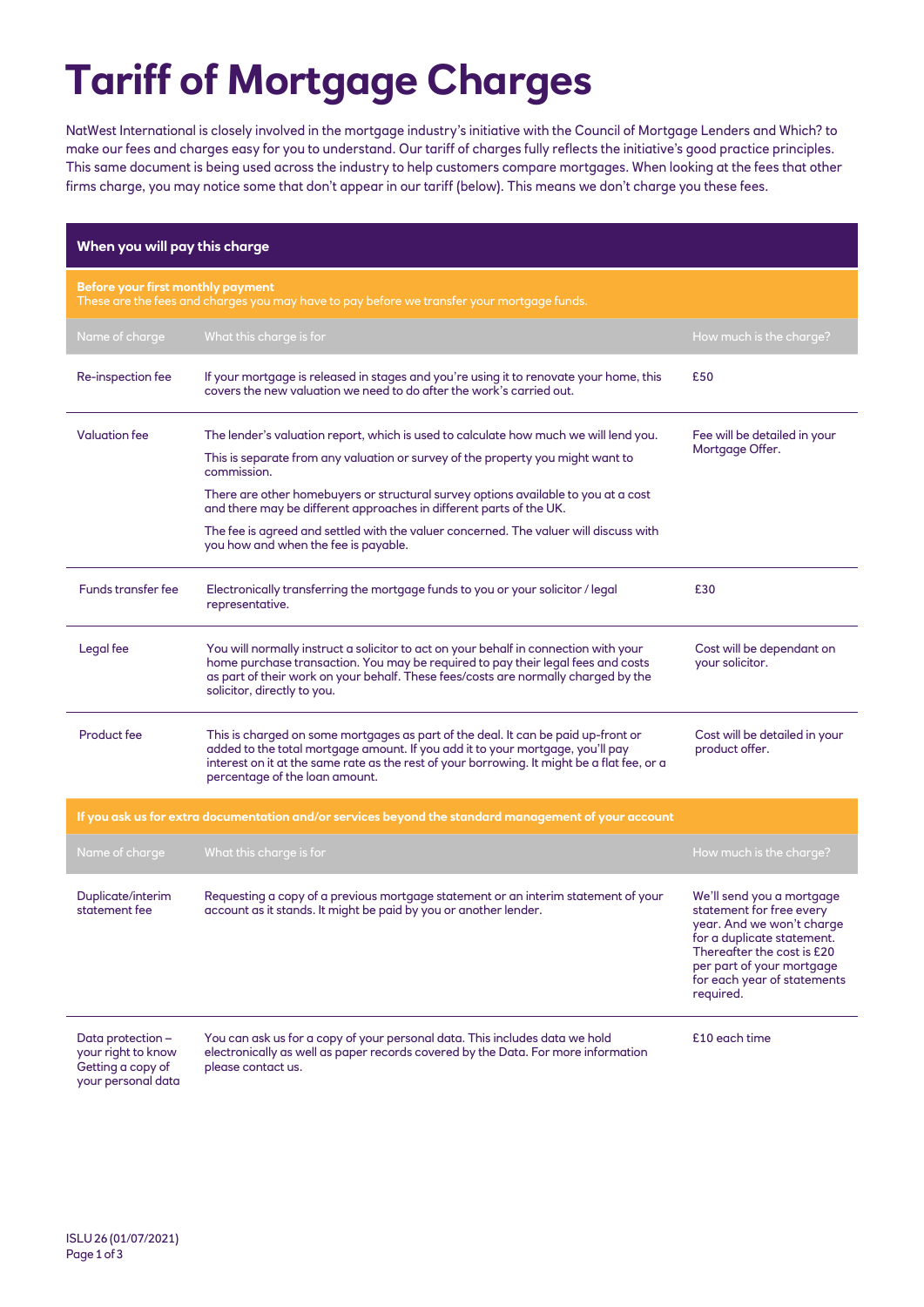| When you will pay this charge                                                                                                                         |                                                                                                                                                                                                                                                                                                                                      |                                                 |  |  |
|-------------------------------------------------------------------------------------------------------------------------------------------------------|--------------------------------------------------------------------------------------------------------------------------------------------------------------------------------------------------------------------------------------------------------------------------------------------------------------------------------------|-------------------------------------------------|--|--|
| If you change your mortgage<br>NB If you change to a new mortgage product, the 'before your first monthly payment' fees may also apply at this stage. |                                                                                                                                                                                                                                                                                                                                      |                                                 |  |  |
| Name of charge                                                                                                                                        | What this charge is for                                                                                                                                                                                                                                                                                                              | How much is the charge?                         |  |  |
| Early repayment<br>charge (changing<br>your mortgage)                                                                                                 | You may have to pay this if:<br>• You overpay more than your mortgage terms allow;<br>• You switch mortgage product or lender during a special rate period (e.g. while<br>you're on a fixed or tracker interest rate).                                                                                                               | Fee will be detailed in your<br>Mortgage Offer. |  |  |
| <b>Security Alteration</b>                                                                                                                            | We'll charge you this fee if you want to make any changes to your deeds or security.<br>This includes Deeds of Grant, Deeds of Variation and Deeds of Substituted Security.                                                                                                                                                          | £85                                             |  |  |
| Change of term<br>fee                                                                                                                                 | Extending or reducing the remaining term of your mortgage.                                                                                                                                                                                                                                                                           | £35                                             |  |  |
| Change of<br>repayment<br>method fee                                                                                                                  | Transferring all or part of your mortgage from a repayment to an interest only basis<br>or vice-versa.                                                                                                                                                                                                                               | £75                                             |  |  |
| Partial release<br>of property fee                                                                                                                    | Payable if you want to remove part of the property or land from the mortgage. It<br>covers administration costs, including sealing the relevant legal deed and issuing<br>letters of consent.                                                                                                                                        | £50                                             |  |  |
| Change of parties<br>administration fee                                                                                                               | Our administrative costs of adding or removing someone (a 'party') from the<br>mortgage.                                                                                                                                                                                                                                             | £150                                            |  |  |
| Consent to let fee                                                                                                                                    | If you want to let your property but don't have a buy-to-let mortgage, you'll pay this<br>for each 'consent to let' agreement, where we agree to you letting out your property<br>for a set period within your existing owner-occupier mortgage.                                                                                     | £100                                            |  |  |
| Giving you a<br>reference                                                                                                                             | Charged if another lender asks us for a mortgage reference, such as how you have<br>managed your mortgage account with us. We will only supply this if you have given us<br>permission.                                                                                                                                              | £75                                             |  |  |
| Agreeing to your<br>mortgage with<br>another lender<br>(second-charge<br>questionnaire/<br>consent to a<br>further charge)                            | If you ask to take out a second mortgage with another lender, they'll have to pay us a<br>fee for giving them your information (filling out a second-charge questionnaire) and<br>for agreeing to the creation of a second legal charge, secured over your property.<br>We'll only supply this information if you've told us we can. | £100                                            |  |  |
| Remortgaging<br>with us when you<br>already have an<br>agreement with<br>another lender<br>(Postponement of<br>second charge)                         | If you apply for additional borrowing on your mortgage and have granted a second<br>charge, then we will require a deed of postponement before we agree the additional<br>borrowing. An administration fee of £40 will apply for the Deed of Postponement,<br>please note additional Land Registry fees will apply.                  | £40                                             |  |  |
| Covering you if<br>you don't pay your<br>ground rent or<br>service charge                                                                             | If your landlord writes to us to tell us you haven't paid your ground rent or service<br>charge and we have to act on your behalf, we'll charge you for it.                                                                                                                                                                          | £50                                             |  |  |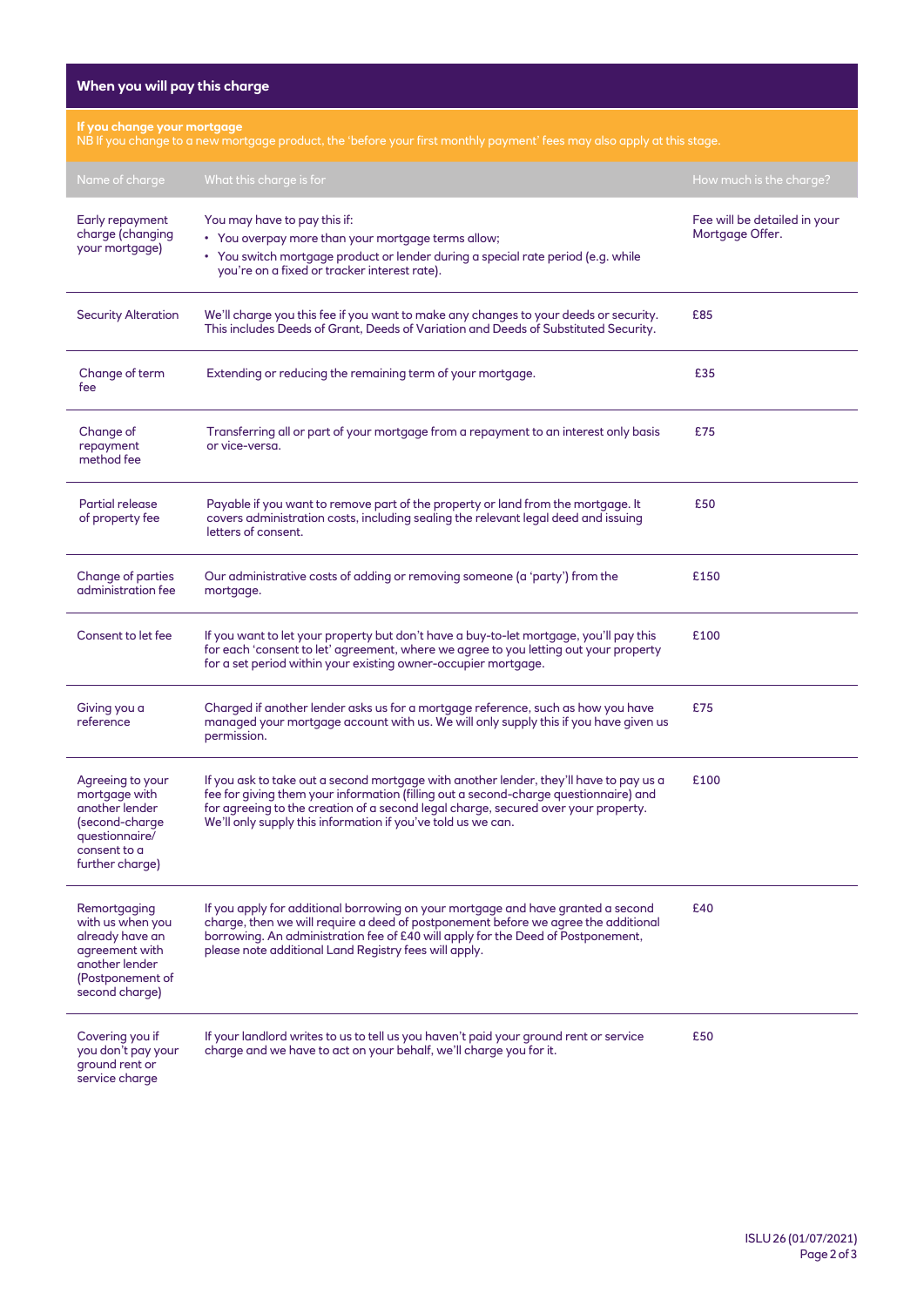## **When you will pay this charge**

## **If you are unable to pay your mortgage**

These are the most common charges you may have to pay if you fail to keep up with your mortgage payments. Some charges, for example those covering unpaid/returned direct debts or cheques, occur at the early stages of your inability to pay (arrears). Other charges, for example, relating to our repossession of the property, may apply later in the process and will be dependent on your circumstances.

| Name of charge                 | What this charge is for                                                                                                                                                                                                                    | How much is the charge?                                                                                                                                                                                                                                                  |
|--------------------------------|--------------------------------------------------------------------------------------------------------------------------------------------------------------------------------------------------------------------------------------------|--------------------------------------------------------------------------------------------------------------------------------------------------------------------------------------------------------------------------------------------------------------------------|
| Unpaid/returned<br>direct debt | Payable when your nominated bank rejects a direct debt collection, or your payment<br>by cheque is returned unpaid by your bank.                                                                                                           | £35 each time                                                                                                                                                                                                                                                            |
| <b>Arrears Fee</b>             | You may be charged an arrears fee on a monthly basis or when specific events<br>happen in the management of your account when you are in arrears. This covers<br>charges in respect of your account if you fall behind on your repayments. | If it is necessary for the Bank<br>to employ the services of a<br>legal representative or any<br>other agents in connection<br>with any mortgage arrears<br>the Bank will have the right<br>to recover from you the<br>costs by charging these<br>costs to your mortgage |

account or seeking them directly from you.

| Ending your mortgage term                           |                                                                                                                                                                                                                                                                                                                                                                                                                                                                                                                                                                                                                                 |                                                                                                                         |  |  |
|-----------------------------------------------------|---------------------------------------------------------------------------------------------------------------------------------------------------------------------------------------------------------------------------------------------------------------------------------------------------------------------------------------------------------------------------------------------------------------------------------------------------------------------------------------------------------------------------------------------------------------------------------------------------------------------------------|-------------------------------------------------------------------------------------------------------------------------|--|--|
| Name of charge                                      | What this charge is for                                                                                                                                                                                                                                                                                                                                                                                                                                                                                                                                                                                                         | How much is the charge?                                                                                                 |  |  |
| Early repayment<br>charge (ending<br>your mortgage) | You may be charged this if you repay your mortgage in full before the mortgage<br>term ends.                                                                                                                                                                                                                                                                                                                                                                                                                                                                                                                                    | Fee will be detailed in your<br>Mortgage Offer.                                                                         |  |  |
| Mortgage exit fee                                   | You may have to pay this if:<br>• Your mortgage term comes to an end;<br>. You transfer the loan to another lender: or<br>• Transfer borrowing from one property to another.<br>This is payable either at the end of the mortgage term, or before the end of your<br>mortgage term if you transfer the loan to another lender or another property<br>(known as 'redemption').<br>You may be charged a separate fee by your solicitor or licensed or qualified<br>conveyancer for their work relating to redemption of the mortgage and discharge of<br>the security. Only applicable to mortgages opened before 31st July 2007. | This will vary depending<br>on when you took your<br>mortgage.<br>The charge will be detailed<br>in your documentation. |  |  |
| <b>Other Fees</b>                                   |                                                                                                                                                                                                                                                                                                                                                                                                                                                                                                                                                                                                                                 |                                                                                                                         |  |  |
| Porting fee                                         | If you move house or property the Bank may, at its discretion, allow you to port<br>(transfer) your existing product and rate to your new property.                                                                                                                                                                                                                                                                                                                                                                                                                                                                             | £295                                                                                                                    |  |  |
| Stage drawdown<br>facilities                        | This fee will apply where you require 3 or more drawdowns, usually on self builds or<br>home improvements.                                                                                                                                                                                                                                                                                                                                                                                                                                                                                                                      | 1% of loan amount<br>(min £1000)                                                                                        |  |  |